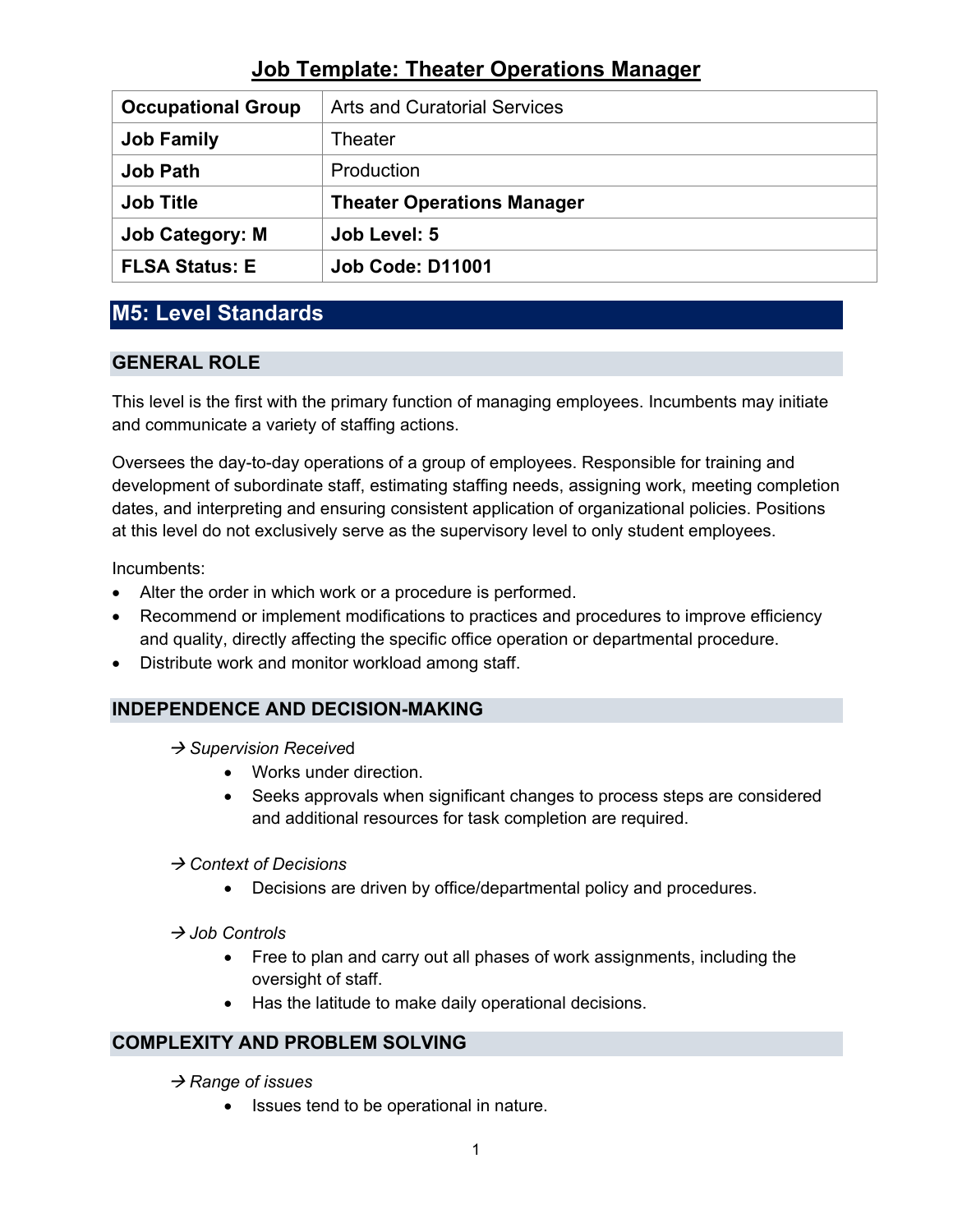| <b>Occupational Group</b> | <b>Arts and Curatorial Services</b> |
|---------------------------|-------------------------------------|
| <b>Job Family</b>         | Theater                             |
| <b>Job Path</b>           | Production                          |
| <b>Job Title</b>          | <b>Theater Operations Manager</b>   |
|                           |                                     |
| <b>Job Category: M</b>    | Job Level: 5                        |

#### *Course of Resolution*

- Identifies issues and gathers facts.
- Understands the smallest details of an assigned area.

#### *Measure of Creativity*

- Problems can be resolved within provided guidelines.
- Problems are not amenable to strict technical resolution, requiring innovative thinking.

### **COMMUNICATION EXPECTATIONS**

→ Manner of Delivery and Content

• Diplomatically and effectively deliver information difficult to understand or in contrast with a student or customer's views.

### **SCOPE AND MEASURABLE EFFECT**

Incumbents:

- Manage a small homogenous department. OR
- Manage a larger process-oriented area whose members perform like activities.
	- Actions regularly affect a department or a project outcome with office/programmatic impact.
	- Actions generally have a direct impact on controlling such things as staff size and nature of work and scope of services.
	- Performance results tend to relate to efficiency, fiscal practices and standing, quality/continuous improvement, timeliness, resource allocation/effectiveness, etc.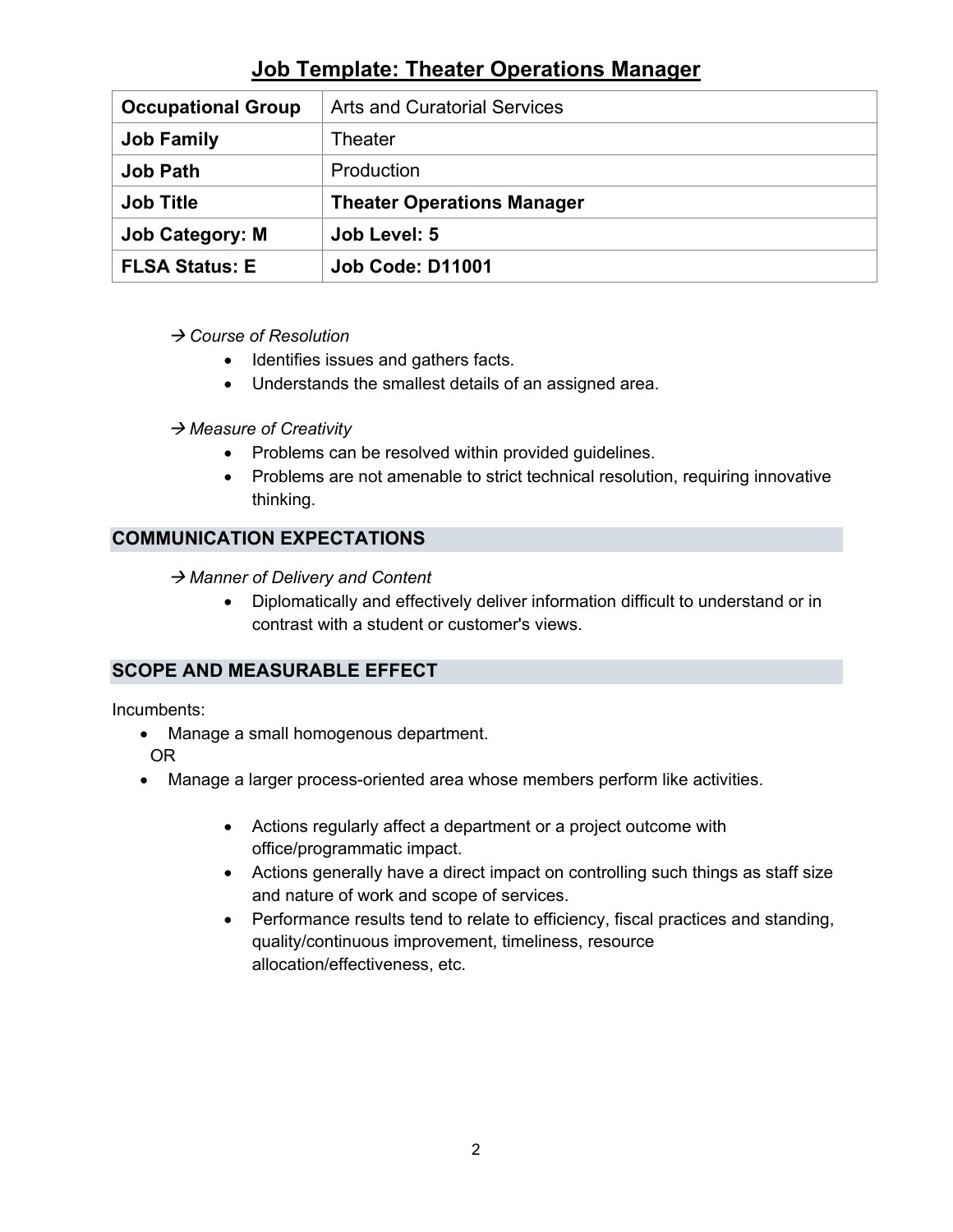| <b>Occupational Group</b> | <b>Arts and Curatorial Services</b> |
|---------------------------|-------------------------------------|
| <b>Job Family</b>         | Theater                             |
| <b>Job Path</b>           | Production                          |
|                           |                                     |
| <b>Job Title</b>          | <b>Theater Operations Manager</b>   |
| <b>Job Category: M</b>    | Job Level: 5                        |

### **Job Template**

#### **GENERAL SUMMARY**

Oversees day-to-day theatre operations & management including performance details, physical building requirements, coordination of concessions, marketing event and planning and production operations of University's performing arts venues.

### **REPORTING RELATIONSHIPS AND TEAMWORK**

Works under direction of a manager. Manages the day-to-day operations and a group of employees.

### **ESSENTIAL DUTIES AND RESPONSIBILITIES**

*The intent of this section is to list the primary, fundamental responsibilities of the job – that is, the duties that are central and vital to the role.*

- Manages the work of assigned personnel, including assigning and reviewing work, providing guidance, and conducting performance evaluations.
- Supervises the preparation for scheduled events such as performance and rehearsal spaces, production schedules, calendars, and budgets.
- Supervises production, company, and stage managers.
- Sets performance venue's programming and operations priorities.
- Develops ticket sales strategies, manages and executes marketing and public relations plans.
- Works with production technicians of visiting groups as necessary, including the operation of light and sound systems and stage management.
- Participates in the design and implementation of building system renovations. Coordinates facility maintenance.
- Purchases materials for productions. Monitors the condition of equipment and production systems.
- Assures compliance with Federal, State, and University regulations and codes governing safety of occupants in a public performance venue.
- Performs related work as required.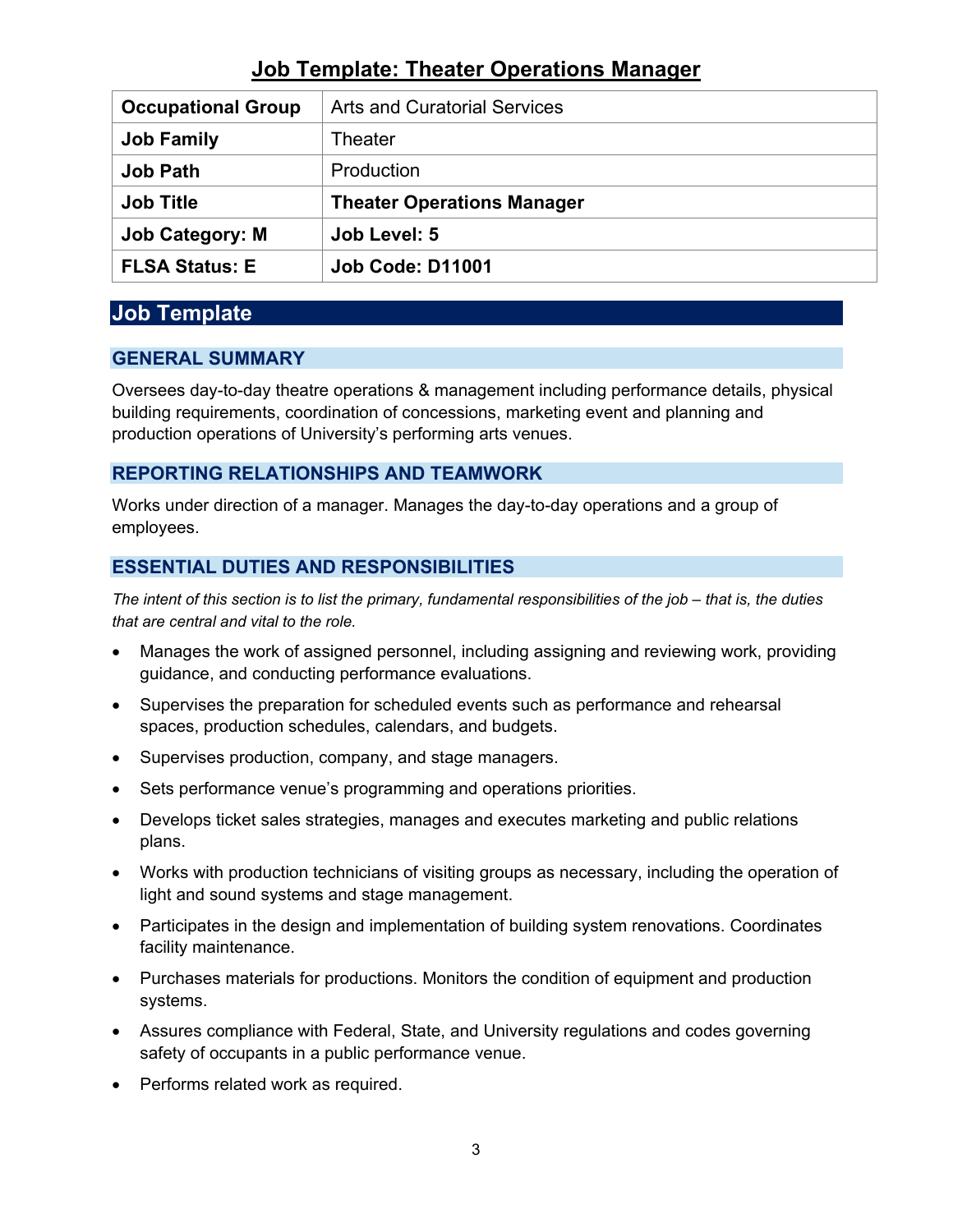| <b>Occupational Group</b> | <b>Arts and Curatorial Services</b> |
|---------------------------|-------------------------------------|
| <b>Job Family</b>         | Theater                             |
| <b>Job Path</b>           | Production                          |
| <b>Job Title</b>          | <b>Theater Operations Manager</b>   |
| <b>Job Category: M</b>    | Job Level: 5                        |
| <b>FLSA Status: E</b>     | <b>Job Code: D11001</b>             |

### **MINIMUM QUALIFICATIONS**

- Bachelor's degree in related field.
- Six years of related experience.

### **COMPETENCIES**

#### **Knowledge of:**

- Principles and practices of employee supervision
- Audience management
- Sound production and stage lighting techniques
- Marketing and public relations
- English grammar, spelling, punctuation
- Modern office equipment, including computers and related software applications

### **Skill in:**

- Planning and organization
- Developing and maintaining effective and appropriate working relationships
- Critical thinking, problem solving and analysis

### **Ability to:**

- Perform basic maintenance and repair of lighting and sound equipment
- Communicate effectively through both oral and written means
- Respect diversity and work collaboratively with individuals of diverse cultural, social and educational backgrounds
- Troubleshoot technical systems
- Meet established deadlines and manage multiple projects simultaneously
- Maintain the confidentiality of information and professional boundaries
- Work independently to analyze available information, draw conclusions and understandings, and present such conclusions effectively to senior management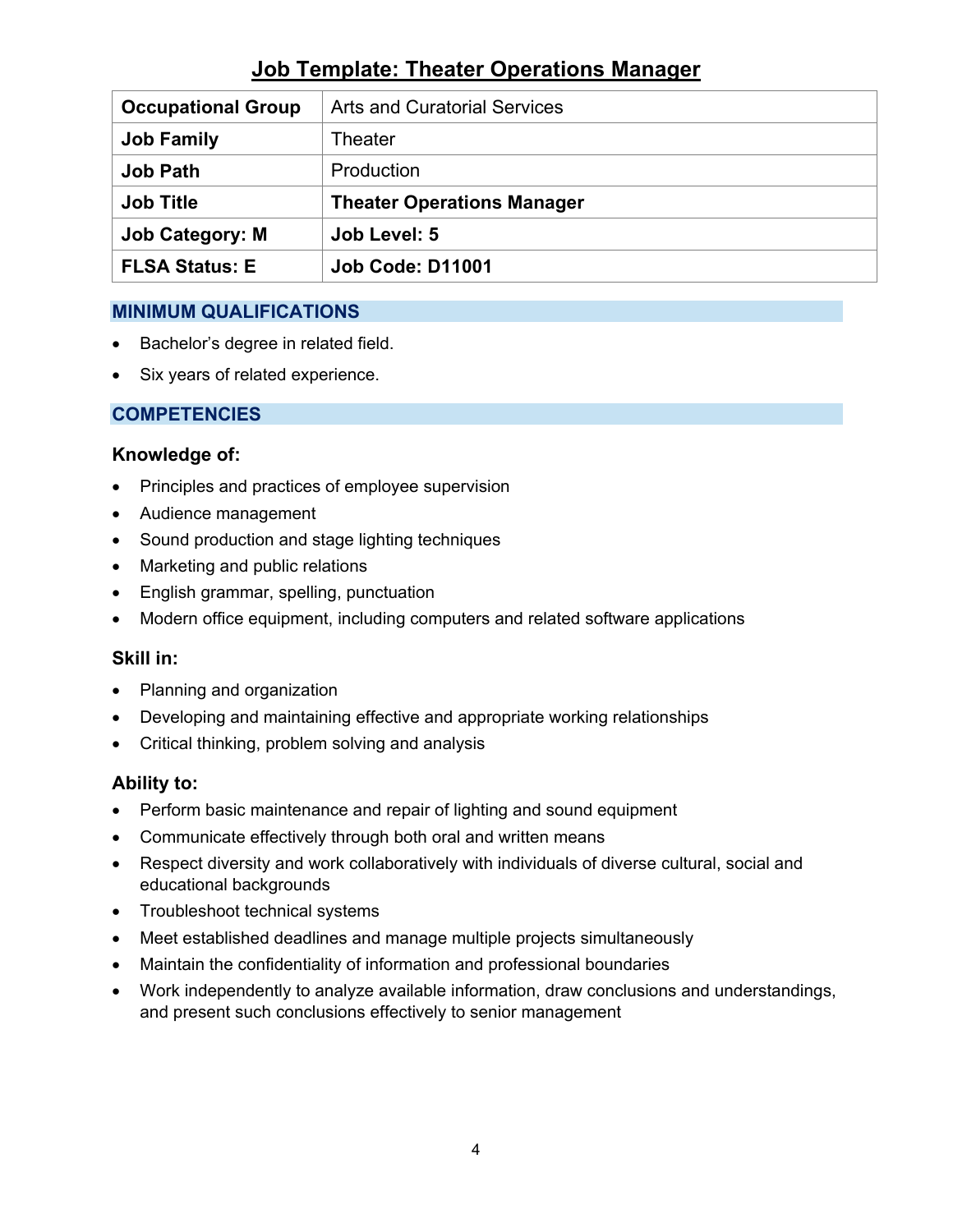| <b>Occupational Group</b> | <b>Arts and Curatorial Services</b>  |
|---------------------------|--------------------------------------|
| <b>Job Family</b>         | Theater                              |
| <b>Job Path</b>           | Production                           |
| <b>Job Title</b>          | <b>Theater Production Specialist</b> |
|                           |                                      |
| <b>Job Category: P</b>    | Job Level: 3                         |

## **P3: Level Standards**

### **GENERAL ROLE**

This level is accountable for directly providing service to any assigned work unit at the University. The service can focus on a single or a variety of job functions with varying degrees of independence. Positions at this level may supervise student or support employees.

Incumbents:

- Put into effect what is required by defined job duties and responsibilities following professional norms or established procedures and protocols for guidance.
- Alter the order in which work or a procedure is performed to improve efficiency and effectiveness.
- Recommend or implement modifications to practices and procedures to improve efficiency and quality, directly affecting the specific office operation or departmental procedure or practice.

## **INDEPENDENCE AND DECISION-MAKING**

- **→ Supervision Received** 
	- Works under limited supervision.
- *Context of Decisions*
	- Utilizes general departmental guidelines to develop resolutions outside the standard practice.

#### *Job Controls*

- Possesses considerable freedom from technical and administrative oversight while the work is in progress.
- Defines standard work tasks within departmental policies, practices, and procedures to achieve outcomes.
- Serves as the advanced resource to whom more junior employees go to for technical guidance.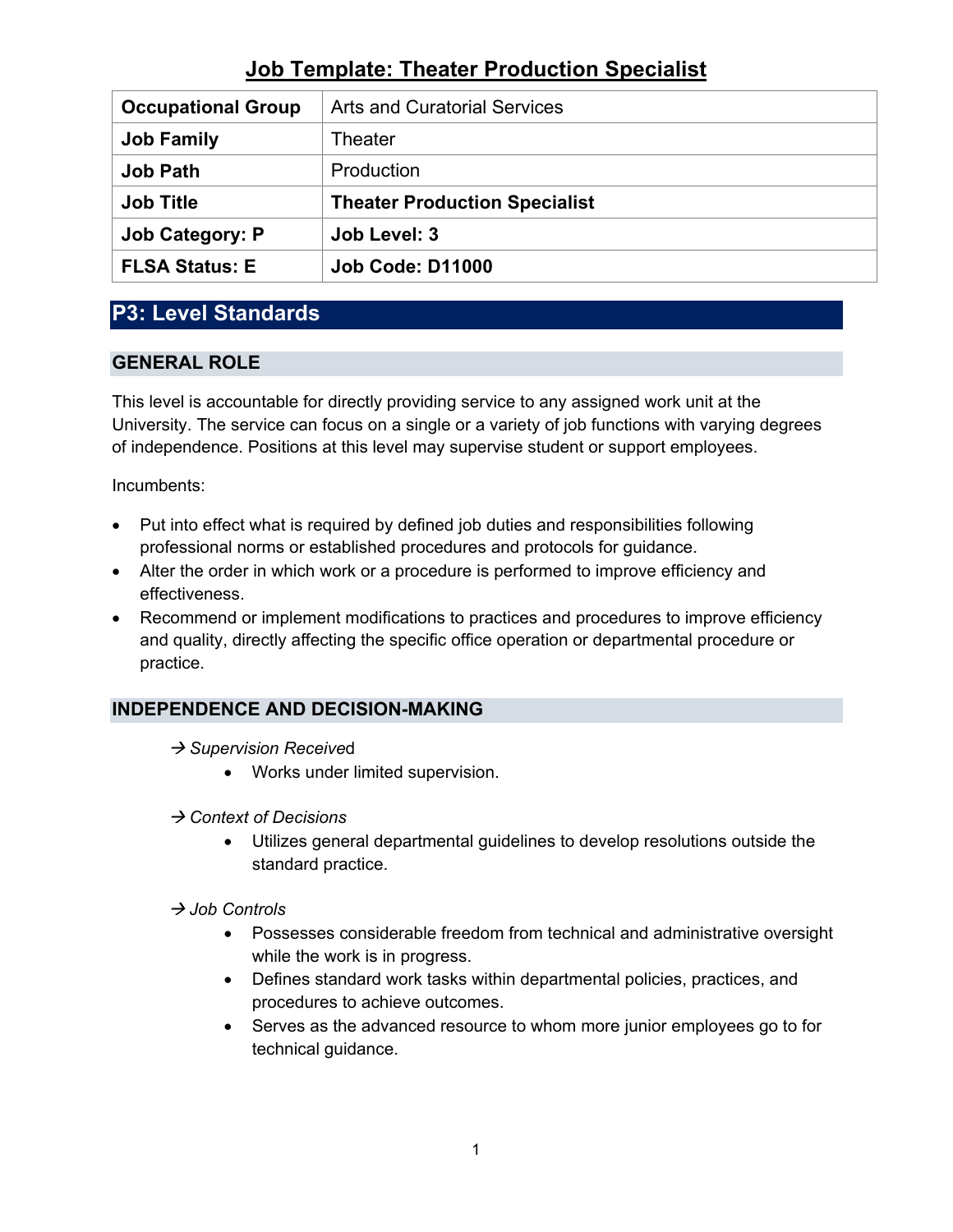| <b>Occupational Group</b> | <b>Arts and Curatorial Services</b>  |
|---------------------------|--------------------------------------|
| <b>Job Family</b>         | Theater                              |
| <b>Job Path</b>           | Production                           |
| <b>Job Title</b>          | <b>Theater Production Specialist</b> |
|                           |                                      |
| <b>Job Category: P</b>    | Job Level: 3                         |

### **COMPLEXITY AND PROBLEM SOLVING**

#### **→ Range of issues**

- Handles a variety of work situations that are cyclical in character, with occasionally complex situations.
- Issues are regularly varied.
- Problems tend to be technical or programmatic in nature.

#### *Course of Resolution*

• Assesses a variety of situations, and develops resolutions through choosing among options based on past practice or experience.

#### *Measure of Creativity*

- Issues are solvable through deep technical know-how and imaginative workarounds.
- Most of the obstacles, issues, or concerns encountered require considering alternative practice or policy interpretation.

### **COMMUNICATION EXPECTATIONS**

→ Manner of Delivery and Content

• Regularly provides information on finished materials to others.

### **SCOPE AND MEASURABLE EFFECT**

- Actions regularly affect an individual, item, event, or incident, etc.
- Actions taken are generally done to meet reporting requirements or regulatory guidelines, or to satisfy internal checks and balances and/or existing standards.
- Incumbents have an indirect impact on a larger action or process, such as serving as a single component in an approval process, where the process is "owned" by a different work unit.
- May be designated to guide or organize the work of several employees within the unit.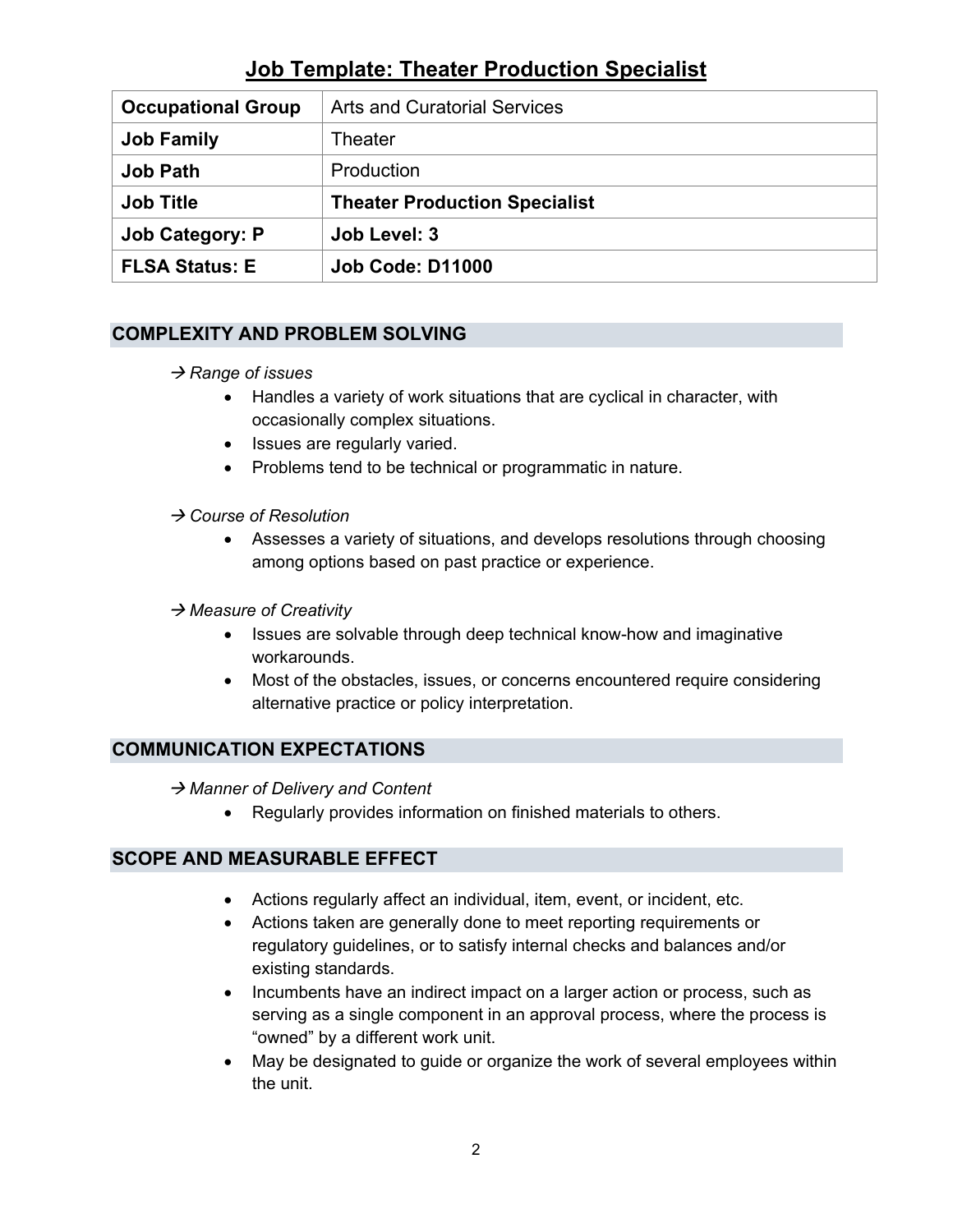| <b>Occupational Group</b> | <b>Arts and Curatorial Services</b>  |
|---------------------------|--------------------------------------|
| <b>Job Family</b>         | Theater                              |
| <b>Job Path</b>           | Production                           |
| <b>Job Title</b>          |                                      |
|                           | <b>Theater Production Specialist</b> |
| <b>Job Category: P</b>    | Job Level: 3                         |

## **Job Template**

### **GENERAL SUMMARY**

Oversees the day-to-day operations of the University's centers for performing arts. Organizes the technical aspects of event planning and local and international troupe coordination.

### **REPORTING RELATIONSHIPS AND TEAMWORK**

Works under direction of a manager.

### **ESSENTIAL DUTIES AND RESPONSIBILITIES**

*The intent of this section is to list the primary, fundamental responsibilities of the job – that is, the duties that are central and vital to the role.*

- Coordinates preparations for scheduled events such as performance and rehearsal spaces, production schedules, calendars, and budgets.
- Serves as primary on-site contact for local and visiting technical personnel concerning the proper use of facilities and equipment by those personnel.
- Administers box office operations including revenue transfers and reports.
- Works as production technician with visiting groups as necessary, including the operation of light and sound systems and stage management.
- Participates in the design and implementation of building system renovations. Assists with facility maintenance.
- Purchases materials for productions. Monitors the condition of equipment and production systems.
- Assures compliance with Federal, State, and University regulations and codes governing safety of occupants in a public performance venue.
- Performs related work as required.

### **MINIMUM QUALIFICATIONS**

- Bachelor's degree in related field.
- Two to three years of related experience.